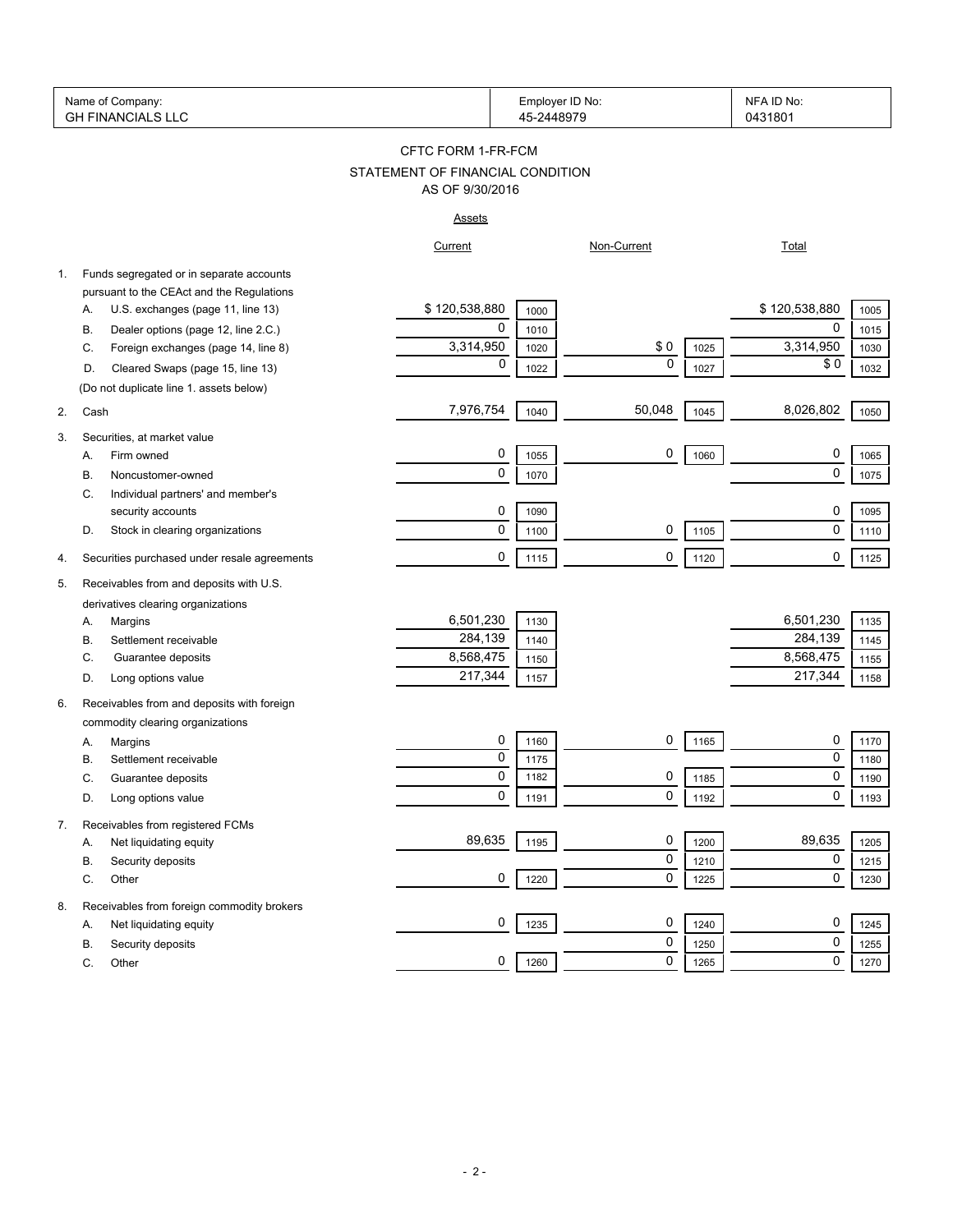| 9.  | Receivables from traders on U.S.                   |               |      |           |      |               |      |
|-----|----------------------------------------------------|---------------|------|-----------|------|---------------|------|
|     | commodity exchanges                                |               |      |           |      |               |      |
|     | Customer debit and deficit accounts<br>А.          | 0             | 1275 | 0         | 1280 | 0             | 1285 |
|     | Noncustomer and proprietary accounts<br>В.         | 0             | 1290 | 0         | 1295 | 0             | 1300 |
|     | Other<br>C.                                        | 0             | 1305 | 0         | 1310 | 0             | 1315 |
|     | Allowance for doubtful accounts<br>D.              |               |      | 0         | 1320 | 0             | 1325 |
| 10. | Receivables from traders on foreign                |               |      |           |      |               |      |
|     | boards of trade                                    |               |      |           |      |               |      |
|     | Customer debit and deficit accounts<br>А.          | 0             | 1330 | 0         | 1335 | 0             | 1340 |
|     | В.<br>Noncustomer and proprietary accounts         | 0             | 1345 | 0         | 1350 | 0             | 1355 |
|     | C.<br>Other                                        | 0             | 1360 | 0         | 1365 | 0             | 1370 |
|     | Allowance for doubtful accounts<br>D.              |               |      | 0         | 1375 | 0             | 1380 |
| 11. | Inventories of cash commodities, raw materials,    |               |      |           |      |               |      |
|     | work in progress and finished goods                |               |      |           |      |               |      |
|     | Covered<br>А.                                      | 0             | 1385 | 0         | 1390 | 0             | 1395 |
|     | В.<br>Not covered                                  | 0             | 1400 | 0         | 1405 | $\mathbf 0$   | 1410 |
|     |                                                    |               |      |           |      |               |      |
| 12. | Secured demand notes                               |               |      |           |      |               |      |
|     | (Value of collateral \$0 [1415]                    |               |      |           |      |               |      |
|     | Safety factor \$0 [1420])                          | 0             | 1425 | 0         | 1430 | 0             | 1435 |
| 13. | Other receivables and advances                     |               |      |           |      |               |      |
|     | Merchandising accounts receivable<br>А.            | 0             | 1440 | 0         | 1445 | 0             | 1450 |
|     | Notes receivable<br>В.                             | 0             | 1455 | 0         | 1460 | $\mathbf 0$   | 1465 |
|     | Commissions and brokerage receivable<br>C.         | 0             | 1470 | 46,871    | 1475 | 46,871        | 1480 |
|     | Receivables from employees and<br>D.               |               |      |           |      |               |      |
|     | associated persons                                 | 0             | 1485 | 0         | 1490 | 0             | 1495 |
|     | Е.<br>Advances on cash commodities                 | 0             | 1500 | 0         | 1505 | 0             | 1510 |
|     | F.<br>Dividends and interest                       | 0             | 1515 | 0         | 1520 | 0             | 1525 |
|     | G.<br>Taxes receivable                             | 0             | 1530 | 0         | 1535 | 0             | 1540 |
|     | Receivables from subsidiaries and affiliates<br>Η. | 0             | 1545 | 0         | 1550 | 0             | 1555 |
|     | Other (Itemize on a separate page)                 | 0             | 1560 | 0         | 1565 | 0             | 1570 |
|     | Allowance for doubtful accounts<br>J.              |               |      | 0         | 1575 | 0             | 1580 |
|     |                                                    |               |      |           |      |               |      |
| 14. | Unrealized gains on forward contracts              |               |      |           |      |               |      |
|     | and commitments                                    | 0             | 1585 | 0         | 1590 | 0             | 1595 |
| 15. | Exchange memberships, at cost                      |               |      |           |      |               |      |
|     | (Market value \$851,716 [1600])                    |               |      | 389,325   | 1605 | 389,325       | 1610 |
| 16. | Investments in subsidiaries                        | 0             | 1612 | 0         | 1615 | 0             | 1620 |
|     |                                                    |               |      |           |      |               |      |
| 17. | Plant, property, equipment and capitalized leases  |               |      |           |      |               |      |
|     | (cost net of accumulated depreciation              |               |      |           |      |               |      |
|     | and amortization of \$0 [1625])                    | 0             | 1630 | 87,432    | 1635 | 87,432        | 1640 |
| 18. | Prepaid expenses and deferred charges              |               |      | 11,420    | 1645 | 11,420        | 1650 |
| 19. | Other assets (itemize on separate page)<br>Α.      | 0             | 1655 | 139,000   | 1660 | 139,000       | 1665 |
|     | В.<br>Retail Forex Aggregate Assets                | 0             | 1657 | 0         | 1662 | 0             | 1667 |
|     |                                                    |               |      |           |      |               |      |
| 20. | <b>Total Assets</b>                                | \$147,491,407 | 1670 | \$724,096 | 1675 | \$148,215,503 | 1680 |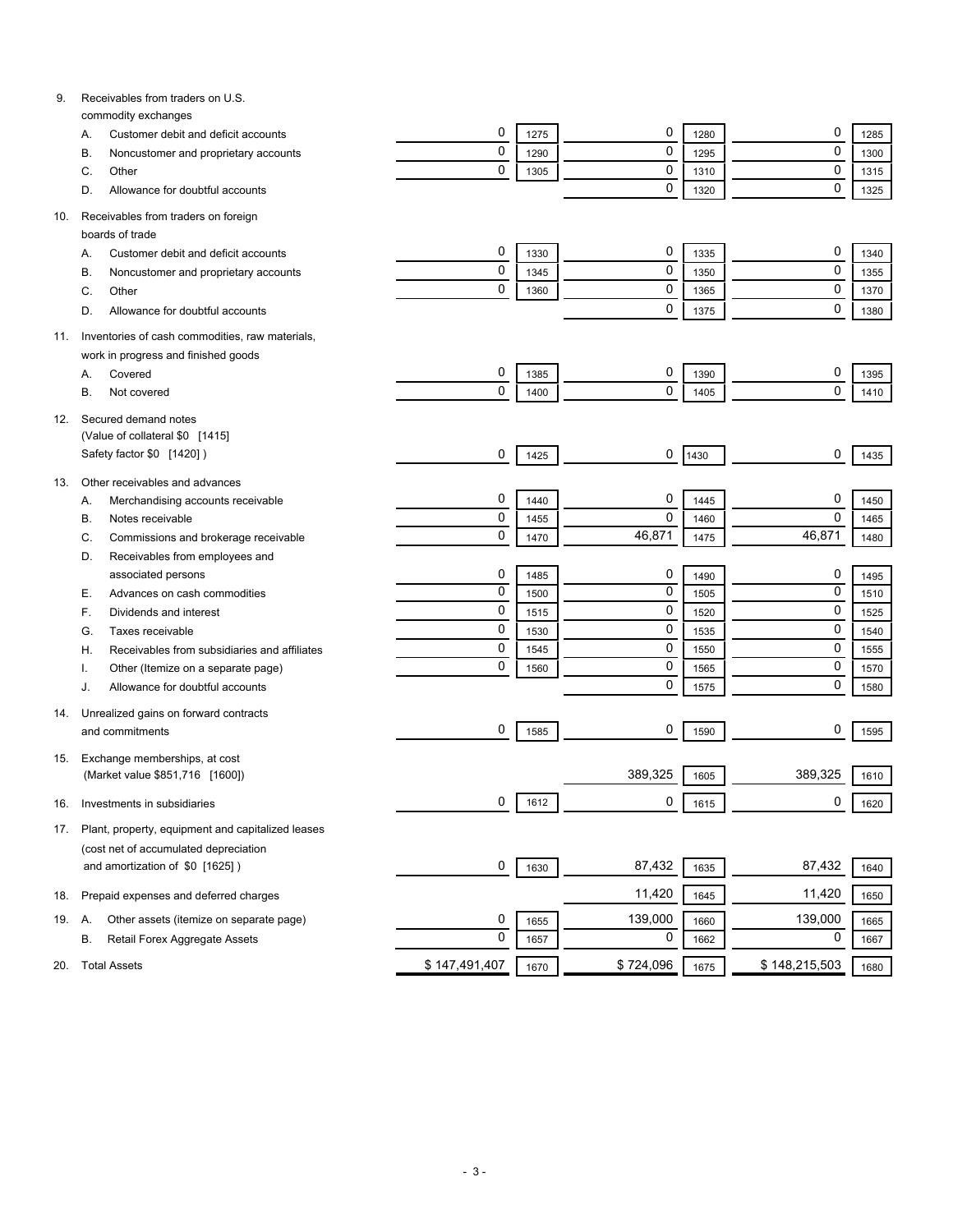| Name of Company:         | Employer ID No: | NFA ID No:   |
|--------------------------|-----------------|--------------|
| <b>GH FINANCIALS LLC</b> | 2448979<br>∕    | 0431801<br>. |

CFTC FORM 1-FR-FCM

# STATEMENT OF FINANCIAL CONDITION

AS OF 9/30/2016

### Liabilities & Ownership Equity

#### **Liabilities**

| А.        | Secured loans                                                                                  |             |      |
|-----------|------------------------------------------------------------------------------------------------|-------------|------|
|           |                                                                                                | \$0         | 2000 |
| <b>B.</b> | Unsecured loans                                                                                | 0           | 2010 |
| C.        | Overdrafts                                                                                     | 0           | 2020 |
| 22.       | Equities in commodity accounts                                                                 |             |      |
| Α.        | Customers trading on U.S. commodity exchanges                                                  | 109,143,732 | 2030 |
| В.        | Customers trading on foreign exchanges                                                         | 2,255,327   | 2040 |
| C.        | Customers' dealer options accounts                                                             | $\mathbf 0$ | 2050 |
| D.        | Noncustomers' accounts                                                                         | 7,449,717   | 2060 |
| Е         | General partners' and member's trading accounts (not included in capital)                      | 0           | 2070 |
| F.        | Customers trading cleared swaps                                                                | 0           | 2072 |
| 23.       | Payable to U.S. commodity clearing organizations                                               | 231,829     |      |
|           |                                                                                                |             | 2080 |
|           | Including short option value of \$231,829 [2075]                                               |             |      |
| 24.       | Payable to foreign commodity clearing organizations                                            | 0           | 2090 |
|           | Including short option value of \$0 [2085]                                                     |             |      |
|           |                                                                                                | 0           |      |
| 25.       | Payable to registered futures commission merchants                                             |             | 2100 |
| 26.       | Payable to foreign commodity brokers                                                           | 0           | 2110 |
|           |                                                                                                |             |      |
| 27.       | Accounts payable, accrued expenses and other payables                                          |             |      |
| А.        | Accounts payable and accrued expenses                                                          | 6,088,607   | 2120 |
| В.        | Salaries, wages, commissions and bonuses payable                                               | 0           | 2130 |
| C.        | Taxes payable                                                                                  | 31,104      | 2140 |
| D.        | Deferred income taxes                                                                          | 0           | 2150 |
| Е.        | Security deposits held                                                                         | $\mathbf 0$ | 2160 |
| F.        | Advances against commodities                                                                   | 0           | 2170 |
| G.        | Unrealized losses on forward contracts and commitments                                         | $\Omega$    | 2180 |
| Η.        | Due to subsidiaries and affiliates                                                             | 1,062,183   | 2190 |
| Ι.        | Notes, mortgages and other payables due within twelve months                                   | 0           | 2200 |
| J.        | Obligation to Retail FX Customers                                                              | 0           | 2205 |
| Κ.        | Other (itemize on a separate page)                                                             | 0           | 2210 |
| 28.       | Notes, mortgages and other payables not due within twelve months of the date of this statement |             |      |
| A.        | Unsecured                                                                                      | 0           | 2220 |
| <b>B.</b> | Secured                                                                                        | 0           | 2230 |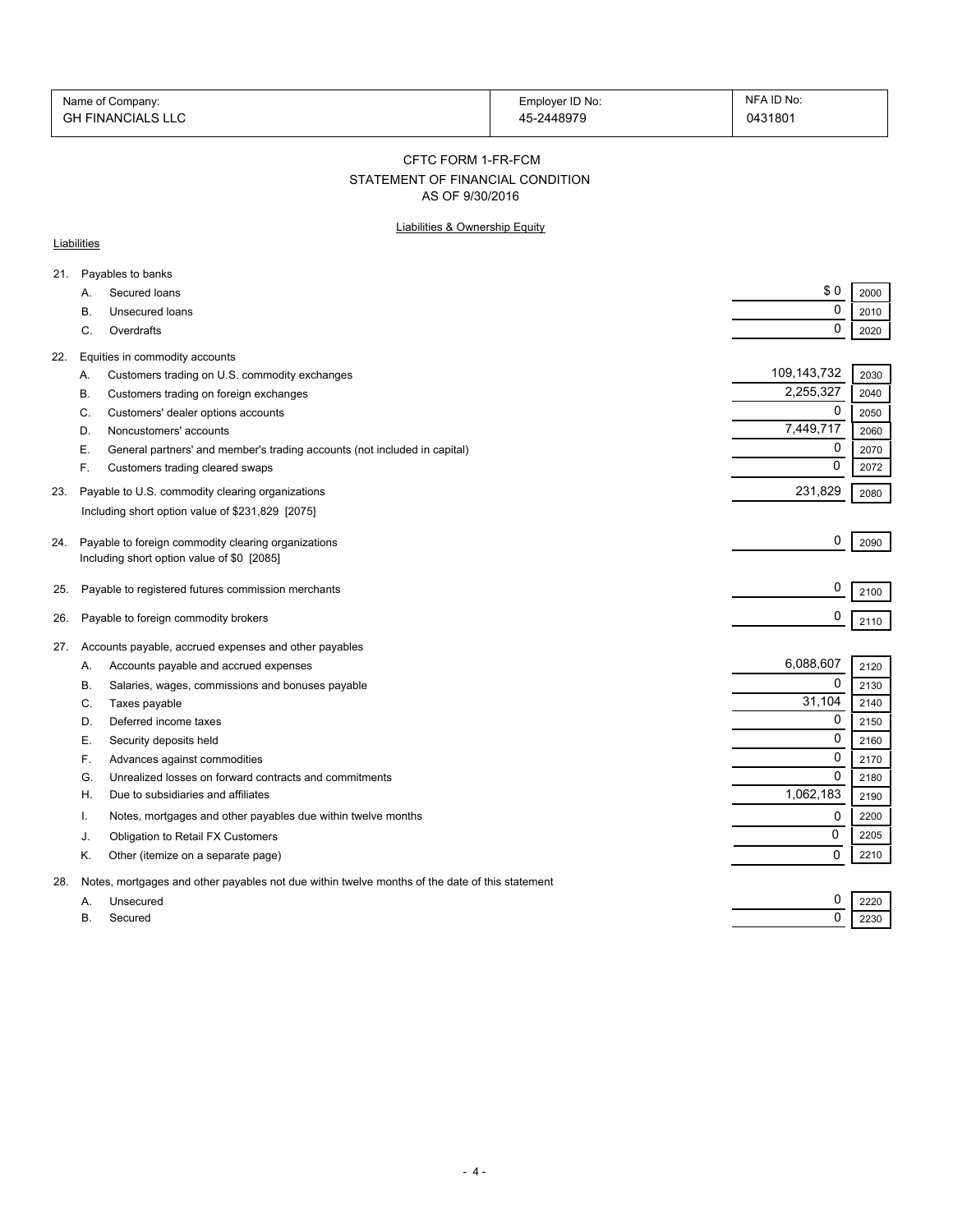| 29. | Securities sold under agreements to repurchase              |               | 2240 |
|-----|-------------------------------------------------------------|---------------|------|
| 30. | Securities sold not yet purchased, at market value          |               | 2250 |
| 31. | Liabilities subordinated to claims of general creditors     |               |      |
|     | Subject to a satisfactory subordination agreement<br>А.     | 8,000,000     | 2260 |
|     | Not subject to a satisfactory subordination agreement<br>В. |               | 2270 |
| 32. | Total liabilities                                           | \$134,262,499 | 2280 |

### Ownership Equity

| 33. |    | Sole proprietorship                                        | \$0          | 2500 |                      |
|-----|----|------------------------------------------------------------|--------------|------|----------------------|
| 34. |    | Partnership or Limited Liability Company                   |              |      |                      |
|     | Α. | Partnership or LLC contributed and retained capital        | \$13,953,004 | 2510 |                      |
|     | В. | Additional capital per partnership or membership agreement |              |      |                      |
|     |    | (equities in partners' or members' trading accounts, etc.) | 0            | 2515 |                      |
|     | C. | Total                                                      | \$13,953,004 | 2520 |                      |
| 35. |    | Corporation                                                |              |      |                      |
|     | A. | Preferred stock                                            | \$0          | 2530 |                      |
|     | В. | Common stock                                               | 0            | 2535 |                      |
|     | C. | Additional paid in capital                                 | 0            | 2540 |                      |
|     | D. | Retained earnings                                          |              | 2545 |                      |
|     | Е. | Subtotal                                                   | \$0          | 2550 |                      |
|     | F. | Less: capital stock in treasury                            | 0            | 2555 |                      |
|     | G. | Total                                                      | \$0          | 2560 |                      |
| 36. |    | Total ownership equity (line 33, 34.C. or 35.G)            |              |      | \$13,953,004<br>2570 |

# 37. Total liabilities and ownership equity (add lines 32 and 36) \$ 148,215,503 \$ 148,215,503 2580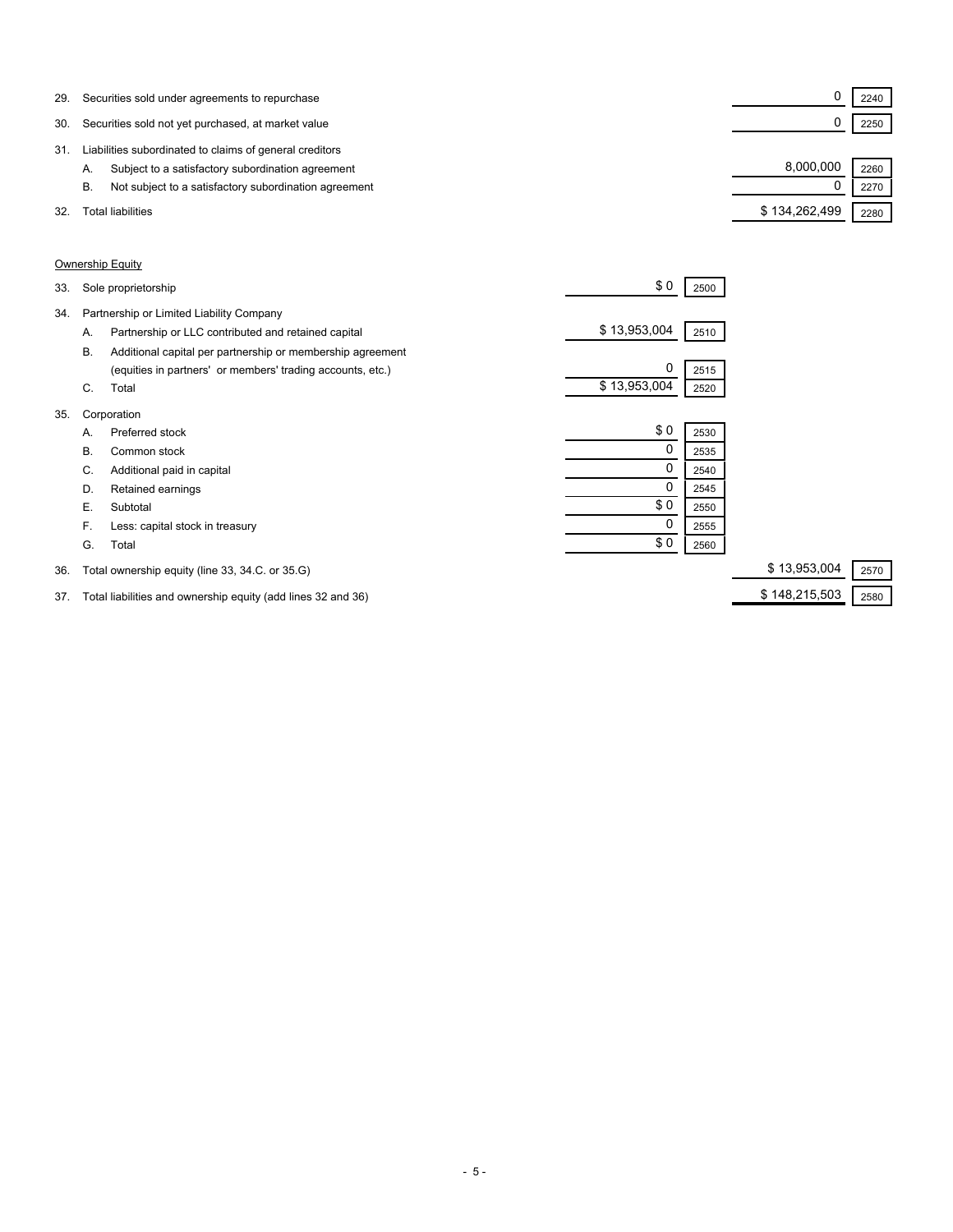| Name            |                 | ID No:     |
|-----------------|-----------------|------------|
| :ompanv:        | Emplover ID No: | <b>NIH</b> |
| GH<br>FINANCIAL | 311907c         | 0431801    |

### CFTC FORM 1-FR-FCM

STATEMENT OF SEGREGATION REQUIREMENTS AND FUNDS IN SEGREGATION

FOR CUSTOMERS TRADING ON U.S. COMMODITY EXCHANGES

AS OF 9/30/2016

|          | SEGREGATION REQUIREMENTS (Section 4d(2) of the CEAct)                                                                                                                                                                                                                      |                                    |                           |                      |
|----------|----------------------------------------------------------------------------------------------------------------------------------------------------------------------------------------------------------------------------------------------------------------------------|------------------------------------|---------------------------|----------------------|
| 1.       | Net ledger balance<br>Cash<br>А.<br>В.<br>Securities (at market)                                                                                                                                                                                                           |                                    | \$113,758,346<br>0        | 5000<br>5010         |
| 2.       | Net unrealized profit (loss) in open futures contracts traded on a contract market                                                                                                                                                                                         |                                    | (3,399,713)               | 5020                 |
| 3.       | Exchange traded options<br>Market value of open option contracts purchased on a contract market<br>А.<br>В.<br>Market value of open option contracts granted (sold) on a contract market                                                                                   |                                    | 191,854<br>(1,406,755)    | 5030<br>5040         |
| 4.       | Net equity (deficit) (add lines 1, 2, and 3)                                                                                                                                                                                                                               |                                    | \$109,143,732             | 5050                 |
| 5.<br>6. | Accounts liquidating to a deficit and accounts with<br>debit balances - gross amount<br>Less: amount offset by customer owned securities<br>Amount required to be segregated (add lines 4 and 5)                                                                           | \$0<br>5060<br>$\mathbf 0$<br>5070 | 0<br>\$109,143,732        | 5080<br>5090         |
|          |                                                                                                                                                                                                                                                                            |                                    |                           |                      |
| 7.       | <b>FUNDS IN SEGREGATED ACCOUNTS</b><br>Deposited in segregated funds bank accounts                                                                                                                                                                                         |                                    |                           |                      |
|          | Cash<br>А.<br>Securities representing investments of customers' funds (at market)<br>В.                                                                                                                                                                                    |                                    | \$37,399,669<br>0         | 5100<br>5110         |
|          | Securities held for particular customers or option customers in lieu of cash (at market)<br>C.                                                                                                                                                                             |                                    | $\mathbf 0$               | 5120                 |
| 8.       | Margins on deposit with derivatives clearing organizations of contract markets<br>Cash<br>А.<br>В<br>Securities representing investments of customers' funds (at market)<br>C.<br>Securities held for particular customers or option customers in lieu of cash (at market) |                                    | 81,485,744<br>0<br>0      | 5130<br>5140<br>5150 |
| 9.       | Net settlement from (to) derivatives clearing organizations of contract markets                                                                                                                                                                                            |                                    | 2,560,743                 | 5160                 |
| 10.      | Exchange traded options<br>Value of open long option contracts<br>Α.<br>Value of open short option contracts<br>В.                                                                                                                                                         |                                    | 191,854<br>(1,406,755)    | 5170<br>5180         |
| 11.      | Net equities with other FCMs<br>Net liquidating equity<br>А.<br>Securities representing investments of customers' funds (at market)<br>В.<br>C.<br>Securities held for particular customers or option customers in lieu of cash (at market)                                |                                    | 307,625<br>$\pmb{0}$<br>0 | 5190<br>5200<br>5210 |
| 12.      | Segregated funds on hand (describe:                                                                                                                                                                                                                                        |                                    | 0                         | 5215                 |
| 13.      | Total amount in segregation (add lines 7 through 12)                                                                                                                                                                                                                       |                                    | \$120,538,880             | 5220                 |
| 14.      | Excess (deficiency) funds in segregation (subtract line 6 from line 13)                                                                                                                                                                                                    |                                    | \$11,395,148              | 5230                 |
| 15.      | Management Target Amount Excess funds in segregation                                                                                                                                                                                                                       |                                    | \$5,000,000               | 5240                 |
| 16.      | Excess (deficiency) funds in segregation over (under) Management Target Amount Excess                                                                                                                                                                                      |                                    | \$6,395,148               | 5250                 |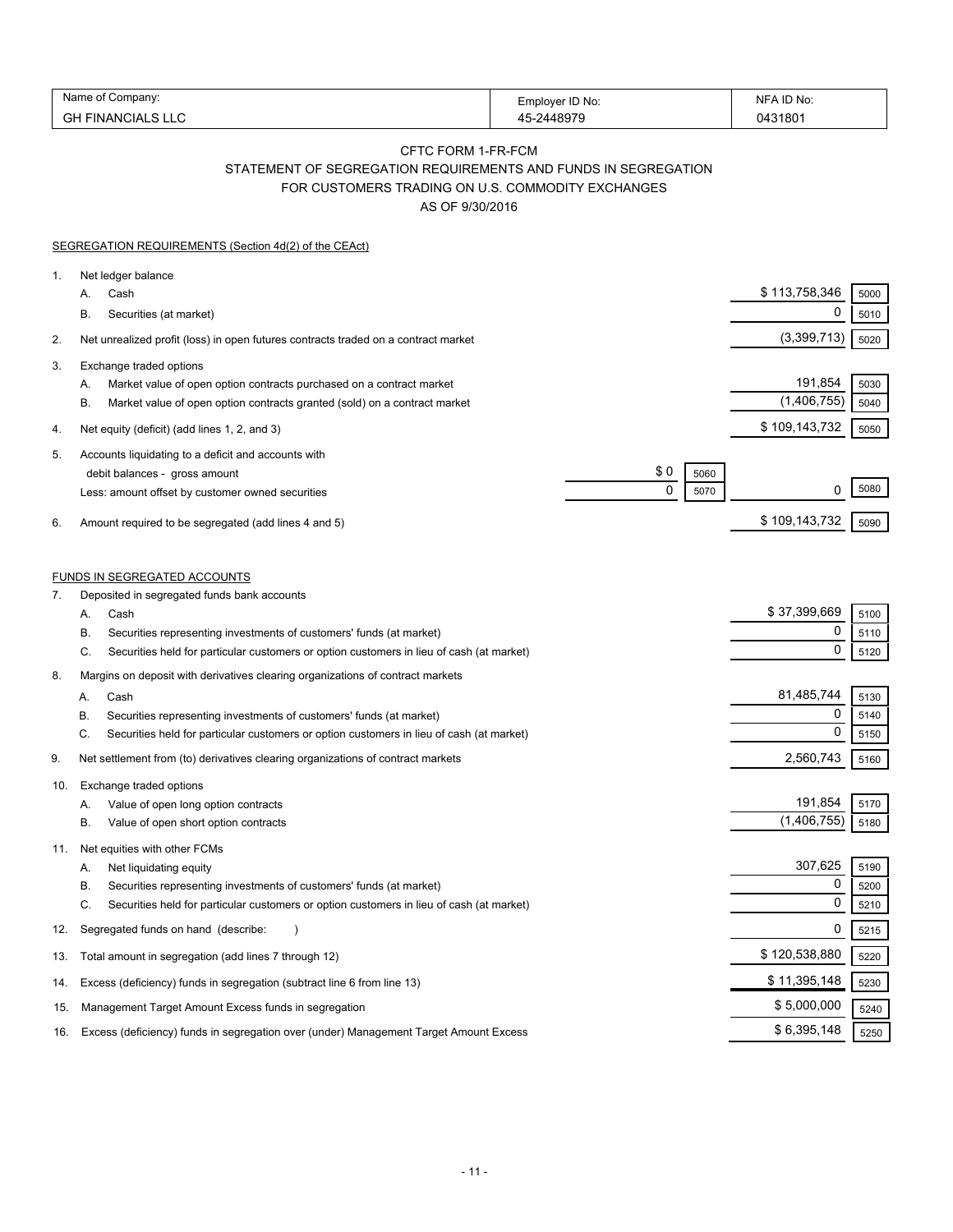| Name of<br>of Company:               | ∃mplover ID No: | . ID No: |
|--------------------------------------|-----------------|----------|
| GH.<br><b>FINAN<sup>C</sup></b><br>◡ |                 | 0431801  |

### CFTC FORM 1-FR-FCM STATEMENT OF SEGREGATION REQUIREMENTS AND FUNDS IN SEGREGATION FOR CUSTOMERS' DEALER OPTIONS ACCOUNTS AS OF 9/30/2016

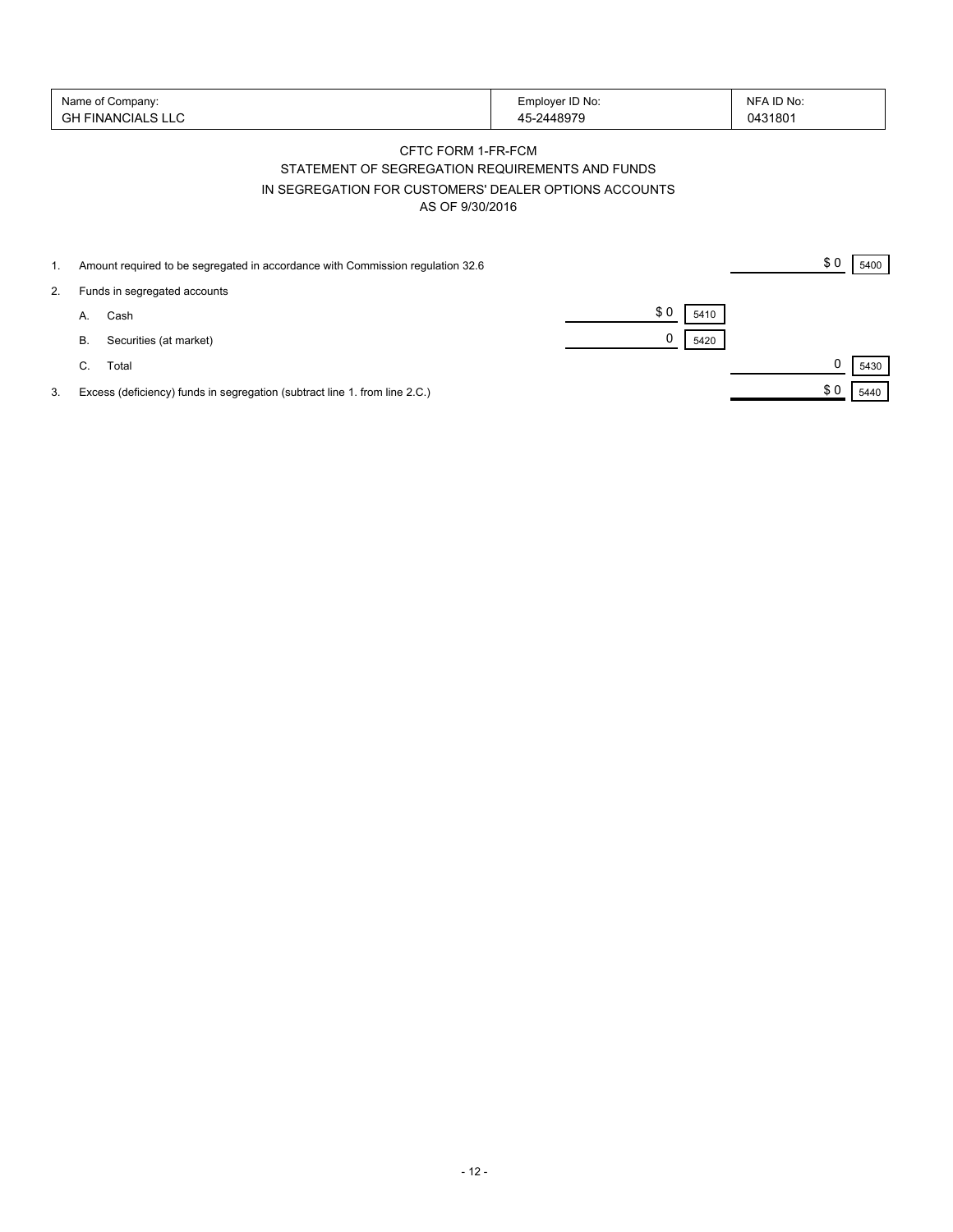| Name of Company:             | Employer ID No: | :ID No ا<br><b>NFA</b> |
|------------------------------|-----------------|------------------------|
| <b>GH FINANCIALS L</b><br>LC | 5-2448979       | J431801                |

## CFTC FORM 1-FR-FCM STATEMENT OF SECURED AMOUNTS AND FUNDS HELD IN SEPARATE ACCOUNTS PURSUANT TO COMMISSION REGULATION 30.7

AS OF 9/30/2016

#### FOREIGN FUTURES AND FOREIGN OPTIONS SECURED AMOUNTS

Amount required to be set aside pursuant to law, rule or regulation of a foreign government or a rule of a self-regulatory organization authorized thereunder  $$0$  5605

| 1. |    | Net ledger balance - Foreign Futures and Foreign Option Trading - All Customers                           |     |      |                  |      |  |
|----|----|-----------------------------------------------------------------------------------------------------------|-----|------|------------------|------|--|
|    | Α. | Cash                                                                                                      |     |      | \$2,270,290      | 5615 |  |
|    | В. | Securities (at market)                                                                                    |     |      | \$0              | 5617 |  |
| 2. |    | Net unrealized profit (loss) in open futures contracts traded on a foreign board of trade                 |     |      | $$(14,963)$ 5625 |      |  |
| 3. |    | Exchange traded options                                                                                   |     |      |                  |      |  |
|    | А. | Market value of open option contracts purchased on a foreign board of trade                               |     |      | \$0              | 5635 |  |
|    | В. | Market value of open option contracts granted (sold) on a foreign board of trade                          |     |      | \$0              | 5637 |  |
| 4. |    | Net equity (deficit) (add lines 1, 2, and 3)                                                              |     |      | \$2,255,327      | 5645 |  |
| 5. |    | Accounts liquidating to a deficit and accounts with                                                       |     |      |                  |      |  |
|    |    | debit balances - gross amount                                                                             | \$0 | 5651 |                  |      |  |
|    |    | Less: amount offset by customer owned securities                                                          | \$0 | 5652 | \$0              | 5654 |  |
| 6. |    | Amount required to be set aside as the secured amount - Net Liquidating Equity Method (add lines 4 and 5) |     |      | \$2,255,327      | 5655 |  |
|    |    | Greater of amount required to be set aside to a foreign jurisdiction (above) or line 6.                   |     |      | \$2,255,327      | 5660 |  |
|    |    |                                                                                                           |     |      |                  |      |  |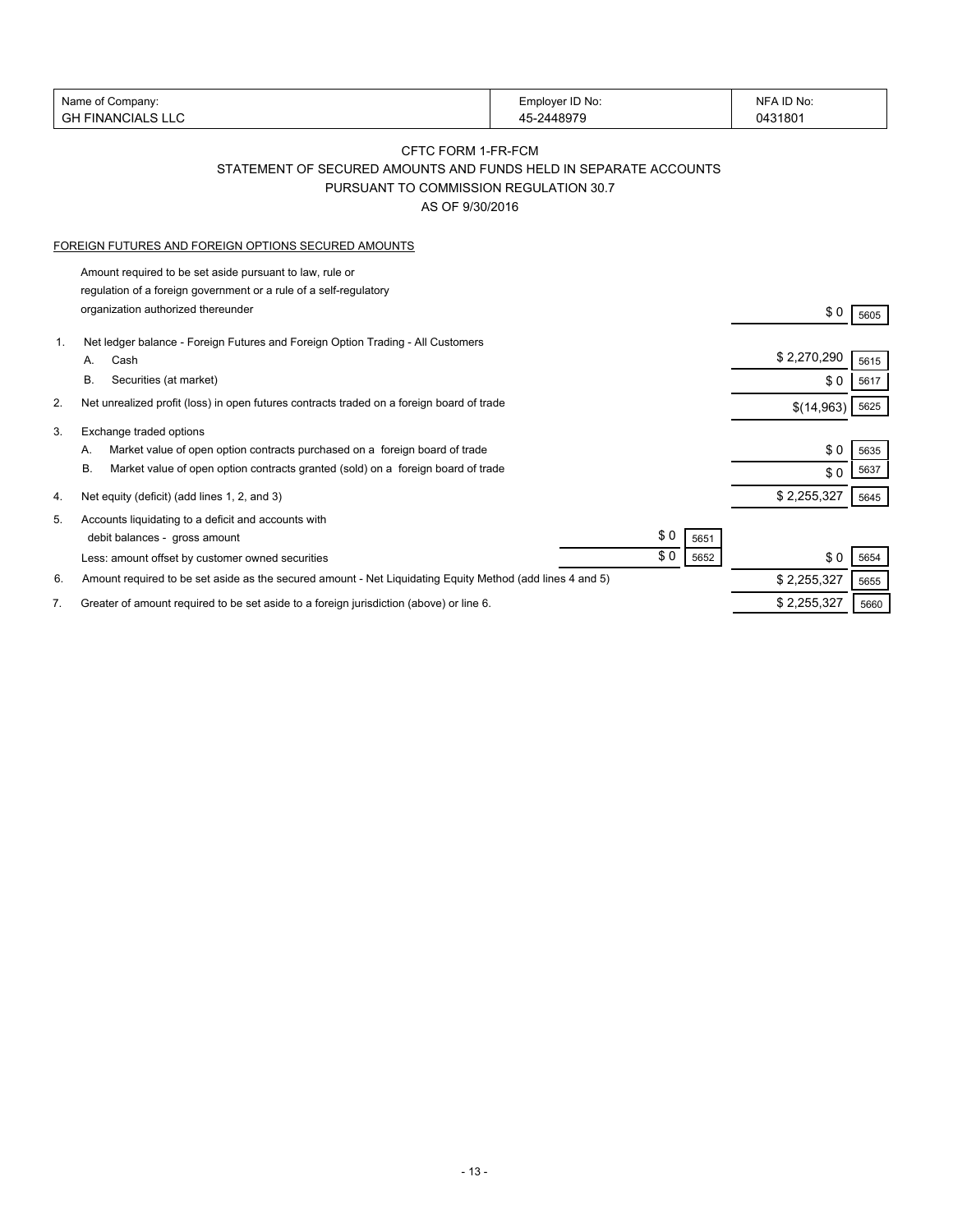|     | Name of Company:<br><b>GH FINANCIALS LLC</b>                                                                                                               |  | Employer ID No:<br>45-2448979 |              | NFA ID No:<br>0431801 |
|-----|------------------------------------------------------------------------------------------------------------------------------------------------------------|--|-------------------------------|--------------|-----------------------|
|     | <b>CFTC FORM 1-FR-FCM</b><br>STATEMENT OF SECURED AMOUNTS AND FUNDS HELD IN SEPARATE ACCOUNTS<br>PURSUANT TO COMMISSION REGULATION 30.7<br>AS OF 9/30/2016 |  |                               |              |                       |
|     | FUNDS DEPOSITED IN SEPARATE REGULATION 30.7 ACCOUNTS                                                                                                       |  |                               |              |                       |
| 1.  | Cash in Banks                                                                                                                                              |  |                               |              |                       |
|     | Banks located in the United States<br>А.                                                                                                                   |  | \$2,810,578                   | 5700         |                       |
|     | В.<br>Other banks qualified under Regulation 30.7<br>Name(s): See Attached<br>5710                                                                         |  | 0                             | 5720         | \$2,810,578<br>5730   |
| 2.  | Securities                                                                                                                                                 |  |                               |              |                       |
|     | In safekeeping with banks located in the United States<br>Α.                                                                                               |  | \$0                           | 5740         |                       |
|     | В.<br>In safekeeping with other banks qualified under Regulation 30.7<br>Name $(s)$ : _<br>5750                                                            |  | 0                             | 5760         | 0<br>5770             |
| 3.  | Equities with registered futures commission merchants<br>Cash<br>А.                                                                                        |  | \$519,335                     | 5780         |                       |
|     | В.<br>Securities                                                                                                                                           |  | 0                             | 5790         |                       |
|     | C.<br>Unrealized gain (loss) on open futures contracts                                                                                                     |  | (14, 963)                     | 5800         |                       |
|     | Value of long option contracts<br>D.<br>Е.<br>Value of short option contracts                                                                              |  | 0<br>0                        | 5810<br>5815 | 504,372<br>5820       |
| 4.  | Amounts held by clearing organizations of foreign boards of trade<br>5830<br>Name $(s)$ :                                                                  |  |                               |              |                       |
|     | Cash<br>А.                                                                                                                                                 |  | \$0                           | 5840         |                       |
|     | В<br>Securities                                                                                                                                            |  | 0<br>0                        | 5850<br>5860 |                       |
|     | Amount due to (from) clearing organization - daily variation<br>C.<br>Value of long option contracts<br>D.                                                 |  | 0                             | 5870         |                       |
|     | Е.<br>Value of short option contracts                                                                                                                      |  | 0                             | 5875         | 0<br>5880             |
| 5.  | Amounts held by members of foreign boards of trade<br>Name $(s)$ :<br>5890                                                                                 |  |                               |              |                       |
|     | Cash<br>А.                                                                                                                                                 |  | \$0                           | 5900         |                       |
|     | B<br>Securities                                                                                                                                            |  | $\Omega$                      | 5910         |                       |
|     | C.<br>Unrealized gain (loss) on open futures contracts                                                                                                     |  | 0                             | 5920         |                       |
|     | Value of long option contracts<br>D.                                                                                                                       |  | 0<br>0                        | 5930         |                       |
| 6.  | Е.<br>Value of short option contracts<br>Amounts with other depositories designated by a foreign board of trade                                            |  |                               | 5935         | 0<br>5940             |
|     | Name $(s)$ :<br>5950                                                                                                                                       |  |                               |              | 0<br>5960             |
| 7.  | Segregated funds on hand (describe):                                                                                                                       |  |                               |              | 0<br>5965             |
| 8.  | Total funds in separate section 30.7 accounts                                                                                                              |  |                               |              | \$3,314,950<br>5970   |
| 9.  | Excess (deficiency) Set Aside Funds for Secured Amount (Subtract line 7 Secured Statement Page 1<br>from line 8)                                           |  |                               |              | \$1,059,623<br>5680   |
| 10. | Management Target Amount for Excess funds in separate 30.7 accounts                                                                                        |  |                               |              | 550,000<br>5980       |
| 11. | Excess (deficiency) funds in separate 30.7 accounts over (under) Management Target Excess                                                                  |  |                               |              | 509,623<br>5985       |
|     |                                                                                                                                                            |  |                               |              |                       |